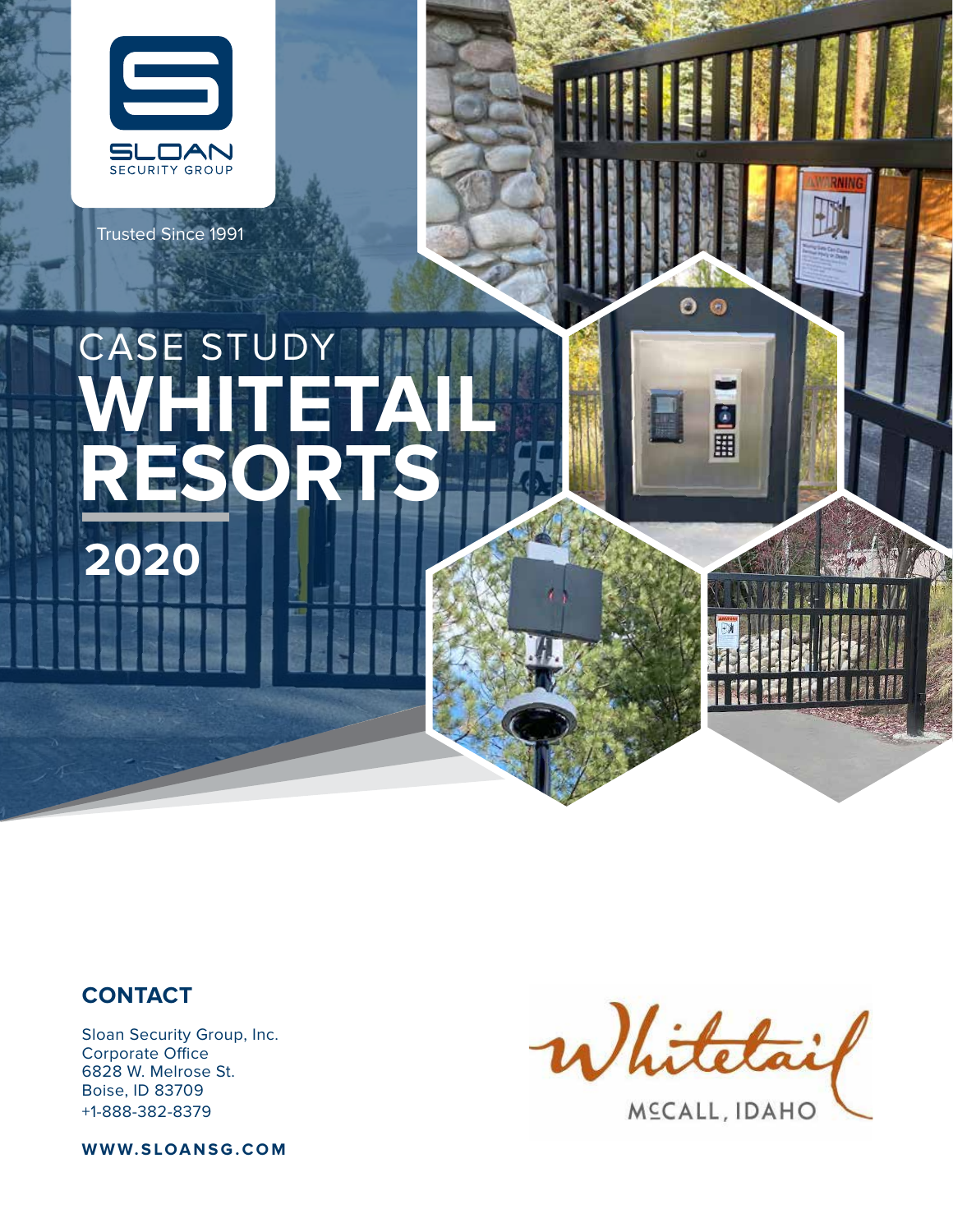# **Case Study: Whitetail Resort**

Sloan Security Group Designed and Implemented a Feature-Rich Security and Access Control Solution at one of the West's Premier Resort Destinations



#### **Overview**

**McCall, Idaho** - Whitetail Resorts, one of the West's premier resort destinations, contacted Sloan Security Group to architect and implement a scalable, feature-rich security solution to manage a diverse suite of access control needs without adding complexity or requiring additional personnel. The sprawling resort property includes a hotel, private residences, rental properties, a golf course, employee housing and the corporate office.

Over time many different generations of technology have been put in place to

address the ever-changing needs of this diverse group of properties. This led to a melting pot of products and configurations. Each comprised a separate system with their own unique interface. This disparate system architecture made for a very time consuming and frustrating management experience.

## **Challenges**

**Connectivity** – No internet connectivity at most gate entry points. With each location being separated by distances up to ten miles and a thickly forested landscape, it made for a challenging environment to establish connectivity to each device or group of devices. We needed a reliable, high performance network with enough throughput to handle streaming HD video through snow and trees without missing a beat.

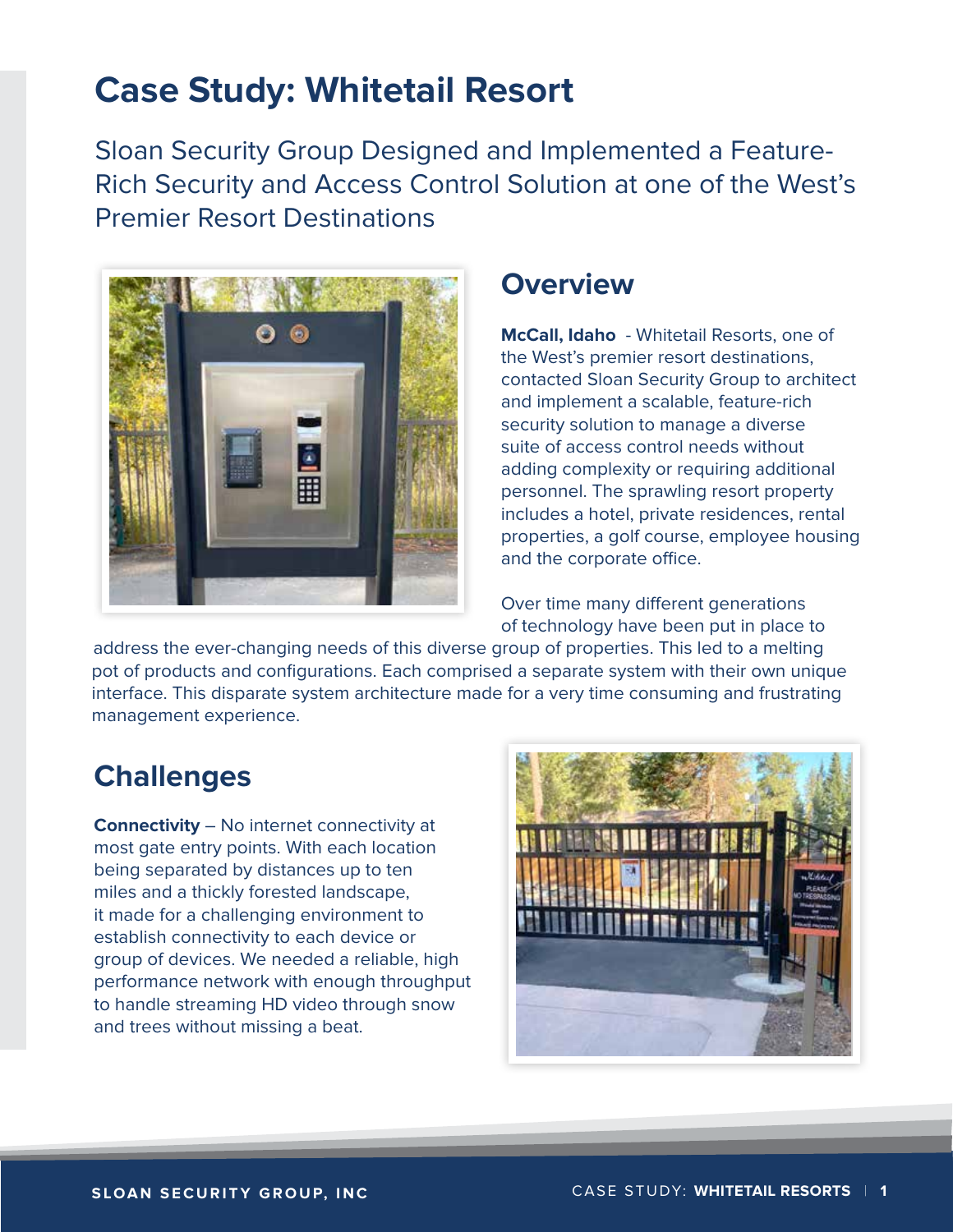**Standardization** – An upgrade/migration path needed to be established, identifying devices and systems that would work together seamlessly while streamlining the types of equipment deployed.

**Budget** – The resort didn't have a clear budget and needed help to establish an effective budget by matching funds to priorities.

**Systems Integration** – We took the best of some existing systems and technology that had been working well and integrated them into new platforms.



### **Solution**

**Connectivity** – Our team of field engineers was able to deploy a reliable, high performing wireless network based on Ubiquity radio mesh technology. This was done through device specification and performance calculations, leading to on-site surveys with live performance testing. After verifying that the radio product selection was going to work for the application, we designed a system to handle the needs present today as well as scale to what might come allowing for system growth.

**Standardization** – Sloan employed Gallagher Access Control Command Center platform to unify management of the controls and user interface. This access control platform had the security, flexibility and ease of use to make this a perfect choice to unify the disparate systems.

**Budget** – With all product selection, budget was a consideration. Between the Gallagher platform (hardware and software) as well as the cameras, networking devices and Ubiquity Radio technology, we were able to stay within a budget for the level of control, standardization and ease of use that was achieved.

**Systems Integration** – The nature of enterprise level Access Control is to take many types of systems and unify them through the use of hardware and software integrations. The Gallagher platform allowed us to do this with existing surveillance VMS (Exacqvision) as well as NEDAP RFID and gate controls.